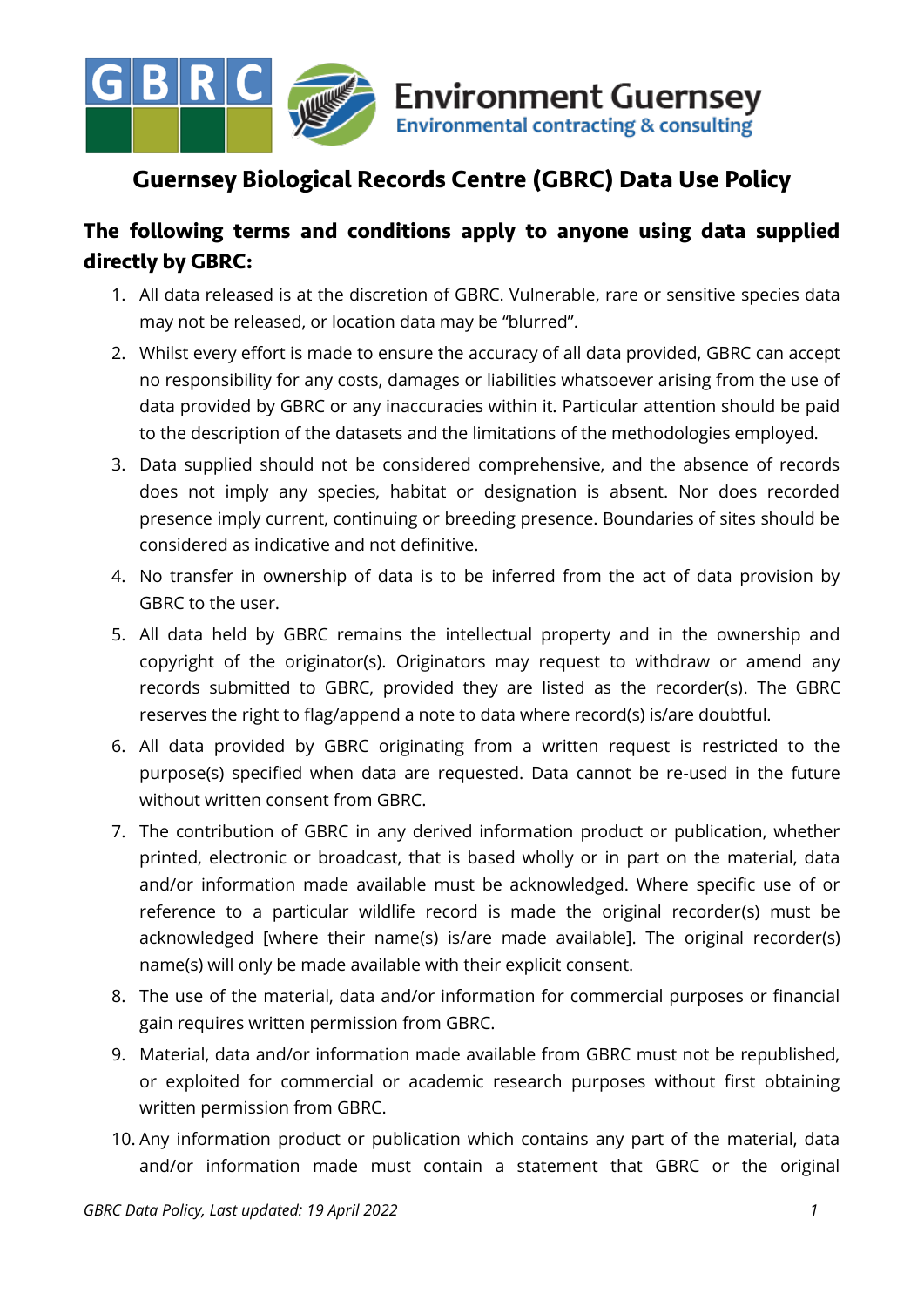

recorder(s) [where identified], bear no responsibility for any further analysis or interpretation of that material, data and/or information.

**Environment Guernsey** Environmental contracting & consulting

11. GBRC does not undertake to perform any search until all details have been provided to our satisfaction.

### **Data charges associated with data enquires:**

- A. Non-profit and scientific and research Information held by the GBRC is made freely available for non-profit making purposes which meet the objectives of the GBRC.
- B. Commercial Initial advice on information held by GBRC is provided free of charge. A charge will be made to cover staff time to meet requests for the extraction, analysis or collation of records from the main database by commercial organisations and consultants.

Our fees per data search are:

- i. £100 per data search for each site.
- ii. £25 nominal fee where the data search returns no records for the site in question.
- iii. **£50** discretionary charge (50% reduction on the standard £100 fee) per data search may be applied for community groups and other organisations who do not meet the non-profit criteria. Please contact GBRC for further information.
- iv. Other fees may apply for other surveys which can be quoted for on first contact.

#### **Personal data use associated with data requests:**

The Guernsey Biological Records Centre is managed by Environment Guernsey Ltd on behalf of La Société Guernesiaise and the Agriculture, Countryside and Land Management Services Department (ACLMS) of the States of Guernsey. Environment Guernsey Ltd is responsible for issuing invoices and handling payments related to data requests. Personal information we provide to Environment Guernsey Ltd to complete the billing and payment aspect of each commercial data request:

- i. The name
- ii. The contact information of the person submitting the data request

### **Specific terms and conditions for requestors:**

1. Research - GBRC will provide support for research projects and to specialists submitting records. GBRC must be acknowledged in published work [as per item 6 in General Conditions]. Any additional data collected during work/research/study should be provided to the GBRC. A copy of the final work is requested for the GBRC reference library.